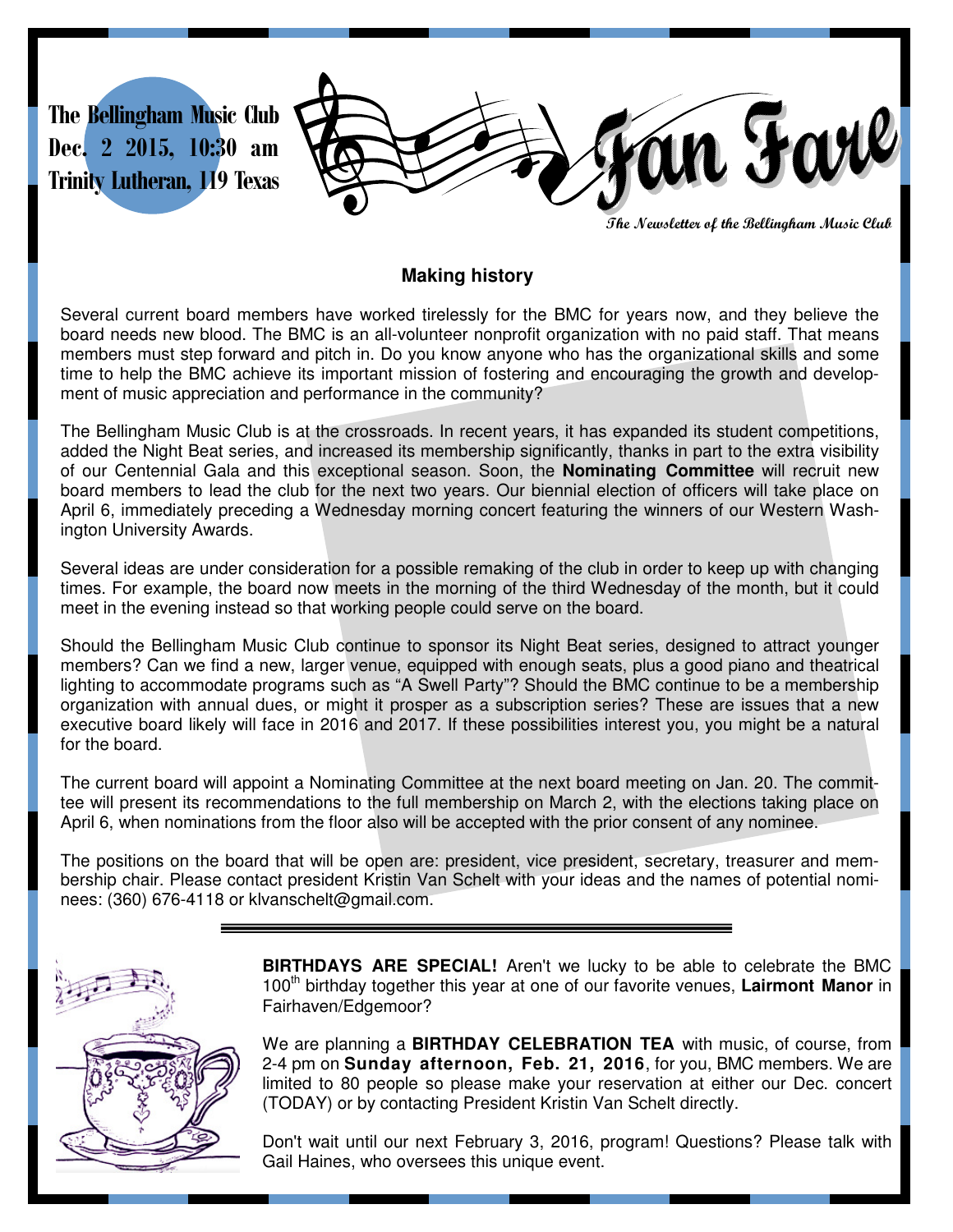### **Board Notes**

As we embark on our second century, the **BMC Program Committee** will gather for its annual meeting on Feb. 24 at 10:30 a.m. to plan the 2016-2017 concert season. President Kristin Van Schelt and program chair Isabelle Cormier welcome your suggestions and comments. Let them know of ideas or requests for this  $101<sup>st</sup>$  season, or your interest in helping as a presenter.

BMC will not present a concert in January, but our **high school awards auditions** will be open to all. The vocal competition will be on Jan. 15, the piano competition on Jan. 22, the instrumental competition on Jan. 29 and the string competition on Feb. 19. Auditions will be from 5 to 8 p.m. at Trinity Lutheran Church, 119 Texas St. Winners of the piano and vocal competitions will perform at the Feb. 3 Wednesday morning concert at 10:30.

**Welcome new members:** Janey Bennett, George and Nancy Gale, Robert Harris, Karen Kaufmann, Martha Lazich, and Celeste Shipp. **Thank you** for your additional donations: Karen Berry, and Mary Jane & Dick Vetter. Need to top off your tax deductions before year's end? Consider giving to the BMC!

#### **Letters to the editor**

**"Thank you to the BMC for presenting Night Beat with Martin Kuuksmann and Jeffrey Gilliam. It was simply sublime. We are incredibly fortunate to live in a small corner of the world full of inspired and inspiring musicians."** 

#### **— BMC member Mary Passmore**

"The Singing Revolution," a movie about Estonia's peaceful break from communism, is available from Netflix. Martin Kuuskmann, the bassoonist who performed for the Bellingham Music Club in November, says he is in it — if extremely briefly both as a boy singer and orchestral player. Released in 2006, but filmed as early as the 1980s, it is a stunning and memorable movie. It surely made an impression on him, and shaped his career and his outlook on life.

#### **— BMC member Patricia Hiss**

**Orcas Island Chamber Music Festival** is looking for a new executive director. The festival attracts worldclass musicians to 10 or more concerts across a three-week period during the summer, plus four salon concerts throughout the year. It also has a strong music education program. The annual budget is about \$500,000. The festival was founded 19 years ago by Aloysia Friedmann and Jon Kimura Parker, who continue to serve as artistic directors. For details visit www.oicmf.org/employment. Candidates may contact Pamela Smith atpamela@oicmf.org or at Orcas Island Chamber Music Festival, P.O. Box 646, Eastsound, WA 98245.

 **— Joyce Stone, OICMF manager** 

Happy Holidays and Best Wishes for 2016! Happy Holidays and Best Wishes for 2016! Holidays and Best Wishes



**Find everything about the BMC on our website www.bellinghammusicclub.org Contributions or corrections? Contact the Newsletter Editors: Barbara Hudson at barbi0101@yahoo.com or Richard Howland at yksun@aol.com** 

**Our mailing address is: BMC, P.O. Box 197, Bellingham, WA 98227-1093**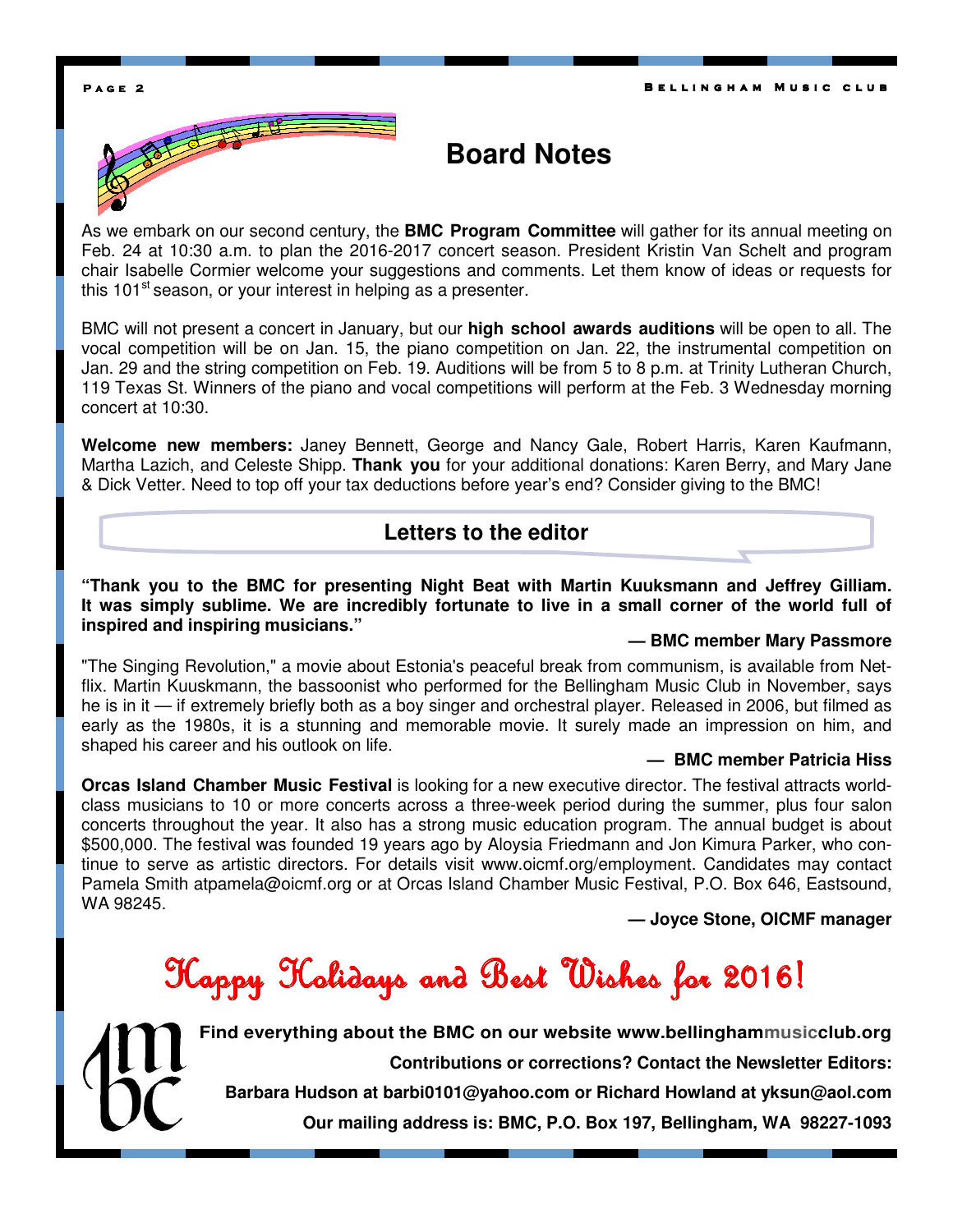**D e c . 2 , 2 0 1 5 2 0 1** 



### **"There will be no more music in our schools" By Mark M. Schlichting**

Scary thought, huh? But, it almost happened in the spring of 2010 when the Bellingham School Board tearfully chose to drop the **5th Grade Strings Program** from the curriculum due to a shortfall in state funding. All music participation in our schools would be negatively impacted as a result, but several elementary schools with active PTAs did not take the board's decision lightly, and they began to offer their own strings programs without the district's help.

Enter, the Bellingham Public Schools Foundation (BPSF) whose goals are founded on a "one schoolhouse" approach: we need to provide the same educational opportunities for ALL students in our schools regardless of any socio-economic demographics. Under the capable leadership of Executive Directors Gennie Clawson and Kim Lund, the group was able to begin the task of helping to fund the program and to get it back. Also on board with the project were Tom Kunesh with the Bellingham Band Boosters, Todd Guiton with the Bellingham Music Coalition, and Karen Berry with the Bellingham Festival of Music. Each was raising funds with their organizations to keep the 5th Grade Strings Program alive!

The "end run" was made by Dr. Michael Aaron Copland,**\*** assistant superintendent of the Bellingham schools, who formed a Visual and Performing Arts Committee (VAPA) comprised of school administrators, teachers, parents, and citizens, which met several times in the spring of 2014. They all agreed that the arts definitely needed to have renewed attention in our Bellingham schools, regardless of the state funding shortfalls. As a result, 5th grade strings returned in the 2014-15 school year as an after-school activity, and it is now back as part of the daily elementary curriculum in 2015-16!

This goes to show what a community such as ours can do to keep the arts very much a part of our children's lives!

Inspired by the renewal of the strings program, the Bellingham Public Schools Foundation (BPSF) last summer began collecting instruments that were gathering dust in Bellingham homes. Woodwind, brass, and percussion instruments were also very much welcomed in addition to strings! Call Executive Director Kim Lund at 676-6479 to find out where to take your instrument donation, and it will soon be placed into the hands of students in our Bellingham schools music classes. Not only is this the right thing to do, but your donation can be taken as a tax deduction because the BPSF is a 501(c)(3). (When President Kristin Van Schelt heard that the BPSF was collecting these instruments, she immediately donated her clarinet!)

#### On A Final "Note," Here Is a 5-Minute Thrill For All of You!

Please Google: "How Music Benefits Your Brain," or simply type it into your browser bar. The top item on your search list will be a TEDEd video on YouTube that will both entertain and enlighten! Click on it, watch it, and then share it with your friends and family! In a brief but concise way, you will witness scientific proof that music participation is important to our children and to all of us in that it broadens every aspect of the way we think and learn, the way we behave, and the way we interact with others! Amazing!

**\*** Dr. Copland's daughter, Katherine Copland — a New York opera diva — will perform for our Bellingham Music Club in June 2016! Check the schedule, and be sure to be there! This is not to be missed!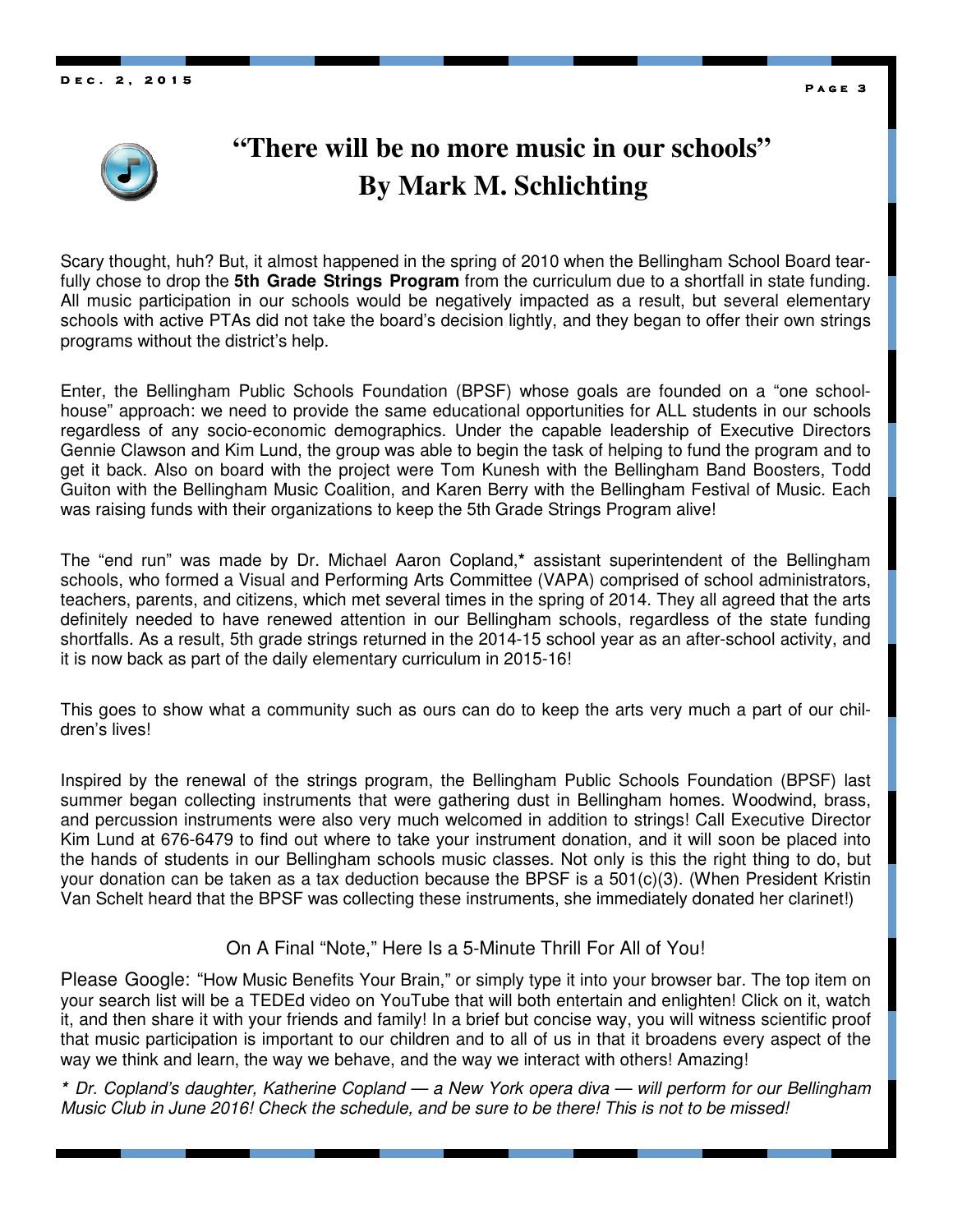# Jeffrey Gilliam Piano Scholarship



(Excerpt from WWU Foundation Insider, November 2015)

**Jeffrey Gilliam**, who performed for the BMC with bassoonist Martin Kuuskmann in November, held a four-year named scholarship as an undergraduate at the University of Rochester's Eastman School of Music.

"It was The Wilson Scholarship – I still remember it," Gilliam said of that early-career gift that gave him a sense of identity, consistency, achievement and security throughout his college career. "It didn't even cover all the tuition, but I liked having that scholarship for four years. I kept in on my resume for a long time."

Now, with a generous estate gift, Gilliam, currently a professor of music at Western Washington University, is creating a similar opportunity for others: The Jeffrey Gilliam Piano Scholarship Endowment Fund will support multi-year scholarships – renewable for up to four years – that will bring promising young pianists to Western. Just as significantly, its establishment marks the first scholarship of its kind for the College of Fine and Performing Arts.

"We have several endowed scholarships – the Arthur Hicks, the Ford Hill, the William Sanford," explained Gilliam, "and we use them to offer students as generous a reward as we can for their freshman year. But compared with that first year, most of our students get less assistance as they excel through their education, and that just seems so wrong. My dream with this gift is that there will be enough in the endowment to award a new, multi-year scholarship every year. If there's enough funding collectively for that, that would be great."

In reaching his decision, Gilliam was inspired by his good friends and committed philanthropists Sibyl Sanford and Ford Hill. The latter is a WWU music associate professor emeritus who has been a valuable mentor to Gilliam. "I've watched various scholarships and the Sanford Hill Piano Series come to life," said Gilliam, "and I started wondering what can I do?"

Feeling appreciated by Western and wanting to show his appreciation in turn, Gilliam is establishing a legacy that will ultimately prove trans-formative for the music department and the university as well as for the students who will receive this scholarship. It's also a lovely gesture of faith in Western's future, a gesture that Gilliam says "just feels right." Or, to quote Sibyl Sanford when Gilliam first told her about his plans: "Jeff! This is HUGE!"

### Upcoming events

**Whatcom Symphony Orchestra**, joined by the Bellingham Children's Choir, will present "Ham for the Holidays," with traditional orchestral and choral favorites arranged by Scott Henderson, at 3 p.m. Sunday, Dec. 6, at Mount Baker Theater, 104 N. Commercial St. Tickets are \$34 or \$39. .

Tenor **Gabriel Gargari**, who won a WWU Award from BMC in 2005, will be the guest soloist when the **Whatcom Chorale** delivers a Latin beat with seasonal works by Argentine composer Ariel Ramirez. Feel the jubilant rhythms and the ardent reverence of a South American celebration on Sunday, Dec. 13, at 3 p.m., at First Congregational Church, 2401 Cornwall Ave. Also on the program is the world premiere of Scott Henderson's Shepherds' Dance.



The **Bellingham Festival of Music** will feature BMC award winner pianist **Cole Anderson** at its sixth annual Welcome Home Concert on Saturday, Jan. 2, at 7 p.m. at First Congregational Church. Cole and his wife Siyuan Li brought the house down when they played Ravel's La Valse at the BMC Centennial Gala last June. Cole studied with Nancy Bussard until leaving Bellingham. Come and start your new year with some beautiful classical music and support this young rising star. Admission will be free for students. A \$15 donation to BFM's Music In the Schools Programs is suggested for adults.

The **Skagit Opera** will present Mozart's Così fan tutte in a concert version at Lairmont Manor on Sunday, Jan. 17, at 3 p.m. The cast will include Chrisitina Kowalski, Sarah Mattox, Jenny Shotwell, Stephen Rumph, Jose Rubio and Michael Drumheller. Tickets for \$100 include a champagne and tea reception with the artists. For tickets send a check to Skagit Opera, P.O. Box 1756, Mount Vernon WA 98273 or call (360) 610-7249 to charge tickets. This will be during football playoffs, but last year's performance sold out. Get your tickets early!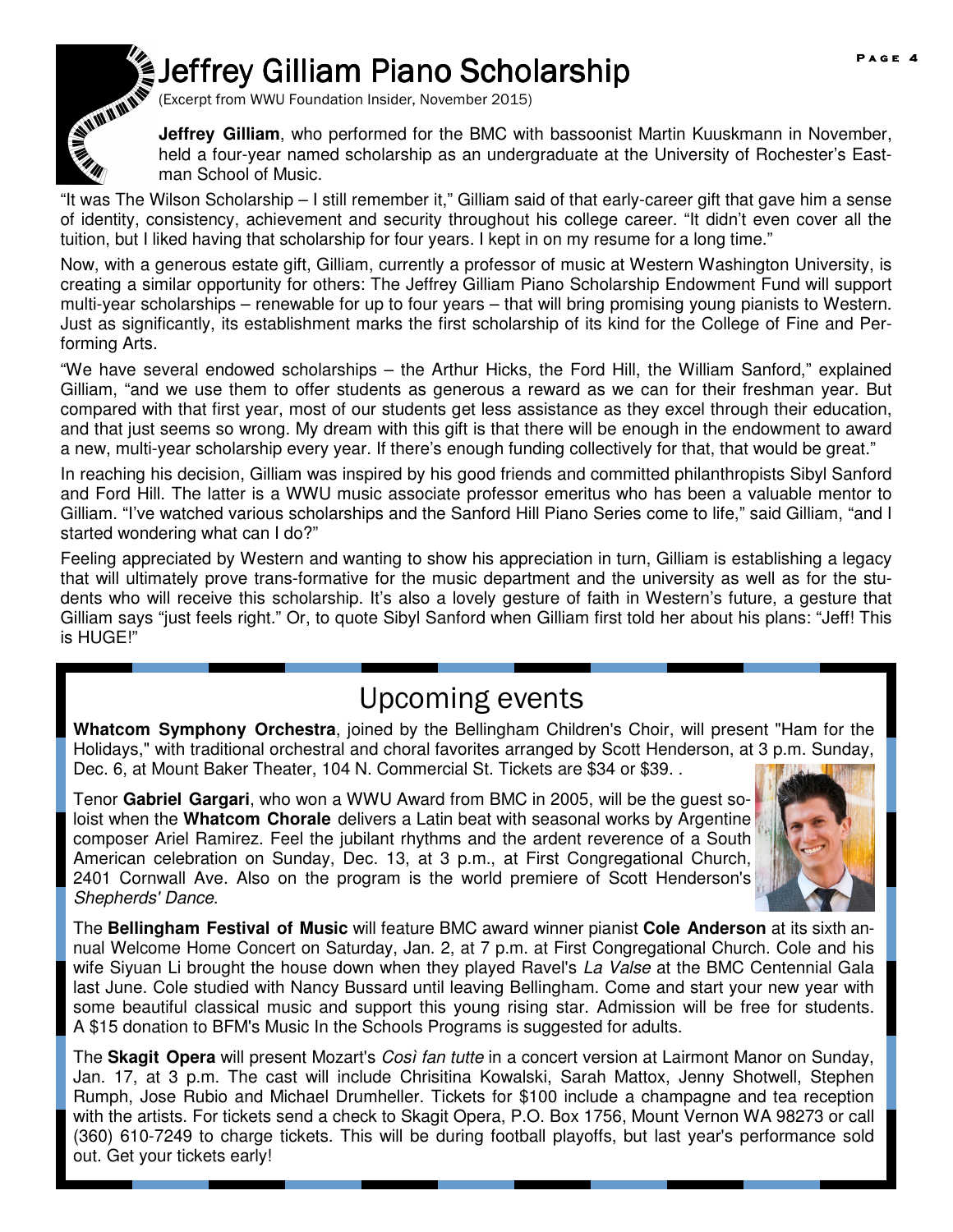

### **Karen Berry presents**

**Jeremy Berry, viola**  and **Michael Refvem, piano**



**Suite hébraïque, for viola and piano**  1. Rhapsodie

**Cello Suite no. 3**  1. Prelude

**Sonata** 

- 1. Impetuoso
- 2. Vivace
- 3. Adagio allegro

**Jeremy Berry and Michael Refvem play an expanded program on Night Beat Thursday, December 3, 7:30 PM**  at First Congregational Church, 2401 Cornwall Ave. in Bellingham. \$15 tickets are on sale today in the lobby and at the door before the concert. 2401 Cornwall Ave. in Bellingham.<br>\$15 tickets are on sale today in the lobby<br>and at the door before the concert.<br>Free for students accompanied by an adult. *Centennial (Deason* 





**Romance** Max Bruch **Romance** Max Bruch **Max Bruch Max Bruch** (1838-1920)

> Ernest Bloch (1880-1959)

**Morpheus Contract Contract Contract Contract Contract Contract Contract Contract Contract Contract Contract Contract Contract Contract Contract Contract Contract Contract Contract Contract Contract Contract Contract Con** (1886-1979)

> Johann Sebastian Bach (1685-1750)

> > Rebecca Clarke